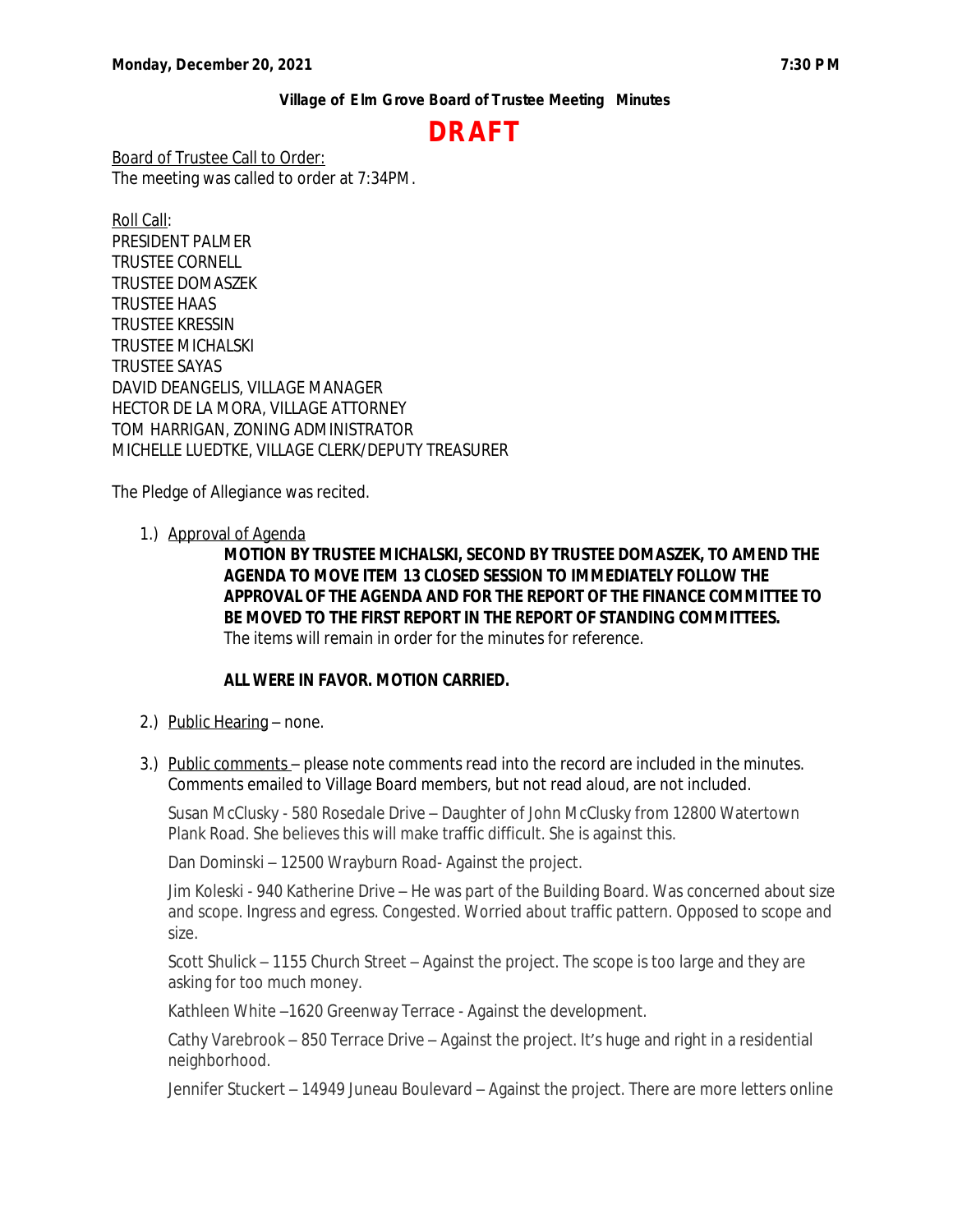# **DRAFT**

against the project than for it. Wants the board to stop and think about the TIF and the scope. Development is good, water is good for the village. The wrong change and development can destroy Elm Grove.

Bill Hall - 805 Circle Drive – Main objection is the TIF money. He believes the referendum should be for anything over \$1M.

Tom Blanchard – 905 Kurtis Drive – Not against development in general. People in the room will not benefit from this by the time we benefit from this. This is probably one of the most valuable pieces of land in this area. This does not need TIF funds.

Mark Depledge - 770 Terrace Drive– Agrees with everyone people have said. This is a valuable piece of property. The investor does not need TIF money. Worried about traffic issues. Is for growth. Needs to be done in a better way.

Jeff Behrend – 1100 Red Barn Lane – Here to speak about the citizen petition. The referendum item and the Mandel project are linked. Submitted October of 2020. Disappointed this took so long to happen. Could have been done sooner. Wauwatosa has a return loop requirement. This could be a liability for the village. Adding a referendum is just good government.

Aaron Duch – 14245 Juneau Boulevard – Speaks in opposition. Asking the board to honor circuit court's decision.

Lisa Becker – 1155 Church Street – Against the project. She does not like the way the PDO will capture the tax dollars from the single-family.

Steven Kalmer – 12800 Green Meadow Place – The Mandel Group has been willing to listen. But he is not for the rental units they would be bringing in. He believes the village board has not listened.

Sue Robinson – 12775 Green Meadow Place – Opposed to development. Disappointed in plan commission. No other areas in the village have had this type of proposal. We aren't going to see the tax benefit for decades.

Paul Siefert – 1000 Terrace Drive – Concur with previous statements. The scope and density. The TIF does not work. Supports the referendum in the spring.

Carol Zembinski – 13845 Garfield Avenue – Appreciates the work of the board. Against the project, the scope, the traffic.

Tom Castile – 1865 Hollyhock Lane – Against the project. Against the size, density. He believes John's heart is in the right place. Get the people's input. Find a more creative way to use the land and get the water to downtown.

Chris Lenske – 1140 Pilgrim Parkway – Moved here two months ago. Loves the quaint part of the village. This is huge, looks horrible, and doesn't fit. We need people who are invested.

Helen Shiely - 15270 Briaridge Court – Lived here for 35 years. She is not opposed to the development of this property. But this is not the best use. Reconsider what is being proposed by Mandel. A group of citizens had to go to court to go against this project.

Daniel Schmidt – 12955 Meadow Drive – Against the project.

Stacey Barry Coffey – 12805 Dunwoody Drive – Against the density. Developed more creatively. Water should not be part of this project. Traffic, services, schools will be impacted.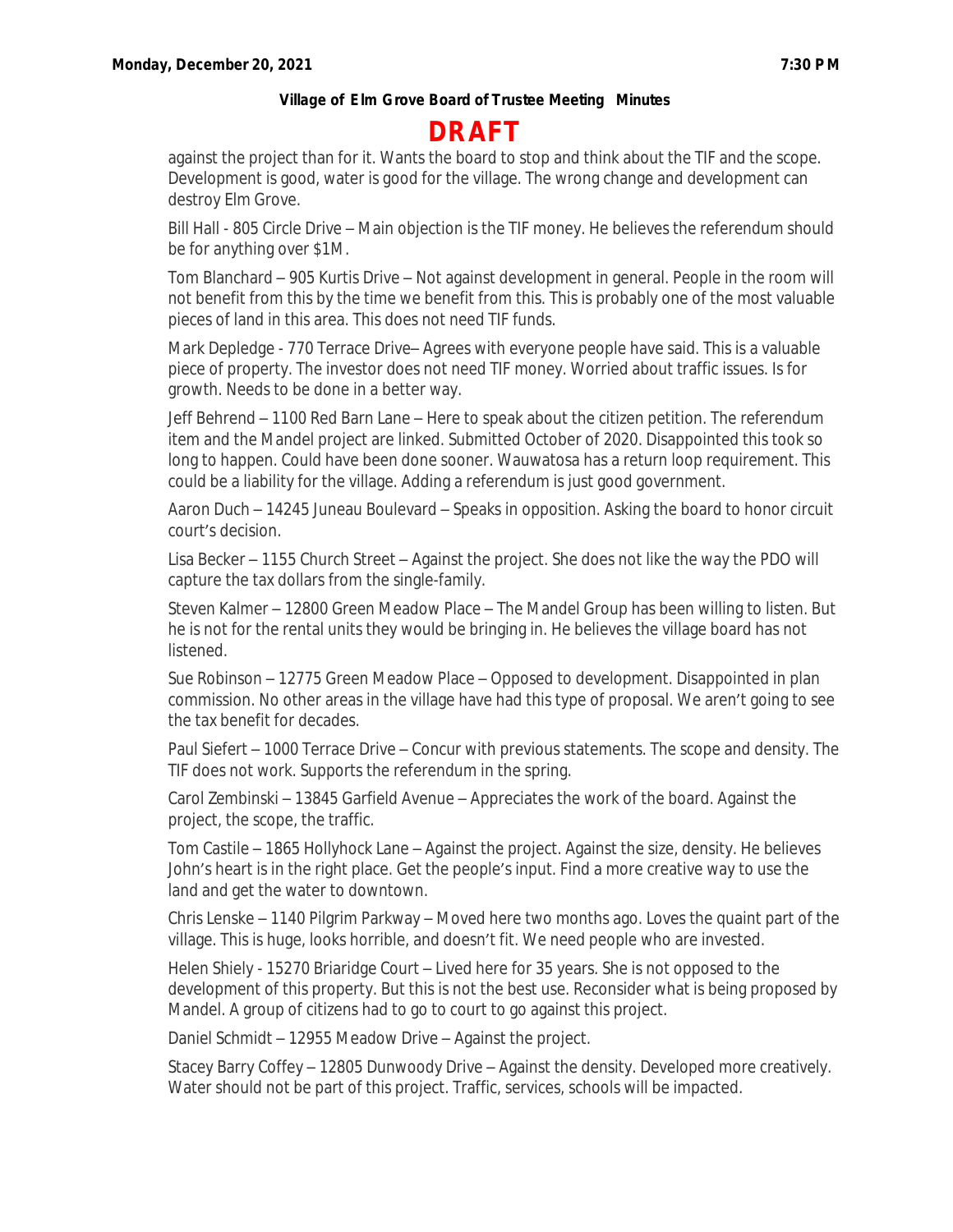# **DRAFT**

Ted Eull – 12850 Green Meadow Place – Against the project. Communicated and managed poorly. He believes there are more letters against than for the property. People don't come to these meetings. They trust what we are going to do. Mandel building the echelon property with a TIF for much less. If this property is so blighted, why were there multiple bidders? Good things will come from the development of this property. This can be scaled down.

Bob Coakley –1025 Woodland Avenue - Against the project. We should not be funding this.

John Schindler – 835 Grandview Drive – Concerned about the effect on EMS. Recruiting is difficult. Think about the density. Against giving corporate welfare. Reconsider the setback on Red Barn Lane.

Mary Inden – 14745 Watertown Plank Road – In favor of the development of School Sisters property. In favor of water lake Michigan and not Brookfield. Former trustee – understands processes. Former retailer – we need to have viable safe bit active retailers in the downtown area. We rely on local residents to shop. We do need more people moving into the village. We need more quaint shops. New restaurant called Yemas. We need to have activity in the retail section. Exciting to see high end homes. Her lot is a ¼ acre. These lots that are a 1/3 acre are adequate. The homes will be quite valuable. The village needs updating and more people moving in.

Bill Hall - 12450 Stephen Place – Thanks then for their time. Against the TIF. One of the most valuable pieces of property in the state. We do not need a TIF to have a development here.

### **HEARING NO ONE ELSE PRESENT OR ON ZOOM WHO WISHED TO SPEAK – THE PUBLIC COMMENT PERIOD WAS CLOSED.**

- 4.) Approval of Minutes
	- a. 2021-11-18 Village Board of Trustee Public Hearing DRAFT Minutes.

# **MOTION BY TRUSTEE KRESSIN, SECOND BY TRUSTEE DOMASZEK, TO APPROVE THE MINUTES AS PRESENTED.**

# **ALL WERE IN FAVOR. MOTION CARRIED.**

b. 2021-11-22 Village Board of Trustee DRAFT Minutes.

# **MOTION BY TRUSTEE MICHALSKI, SECOND BY TRUSTEE DOMASZEK, TO APPROVE THE MINUTES AS PRESENTED.**

# **ALL WERE IN FAVOR. MOTION CARRIED.**

- 5.) Report of the Village President Neil H. Palmer
	- a. No report.
- 6.) Report of Fire Chief David Kastenholtz
	- a. November Fire Department Report.
- 7.) Report of Police Chief James Gage
	- a. November Police Department Reports.
- 8.) Report of EMS Director Dr. Jon Robinson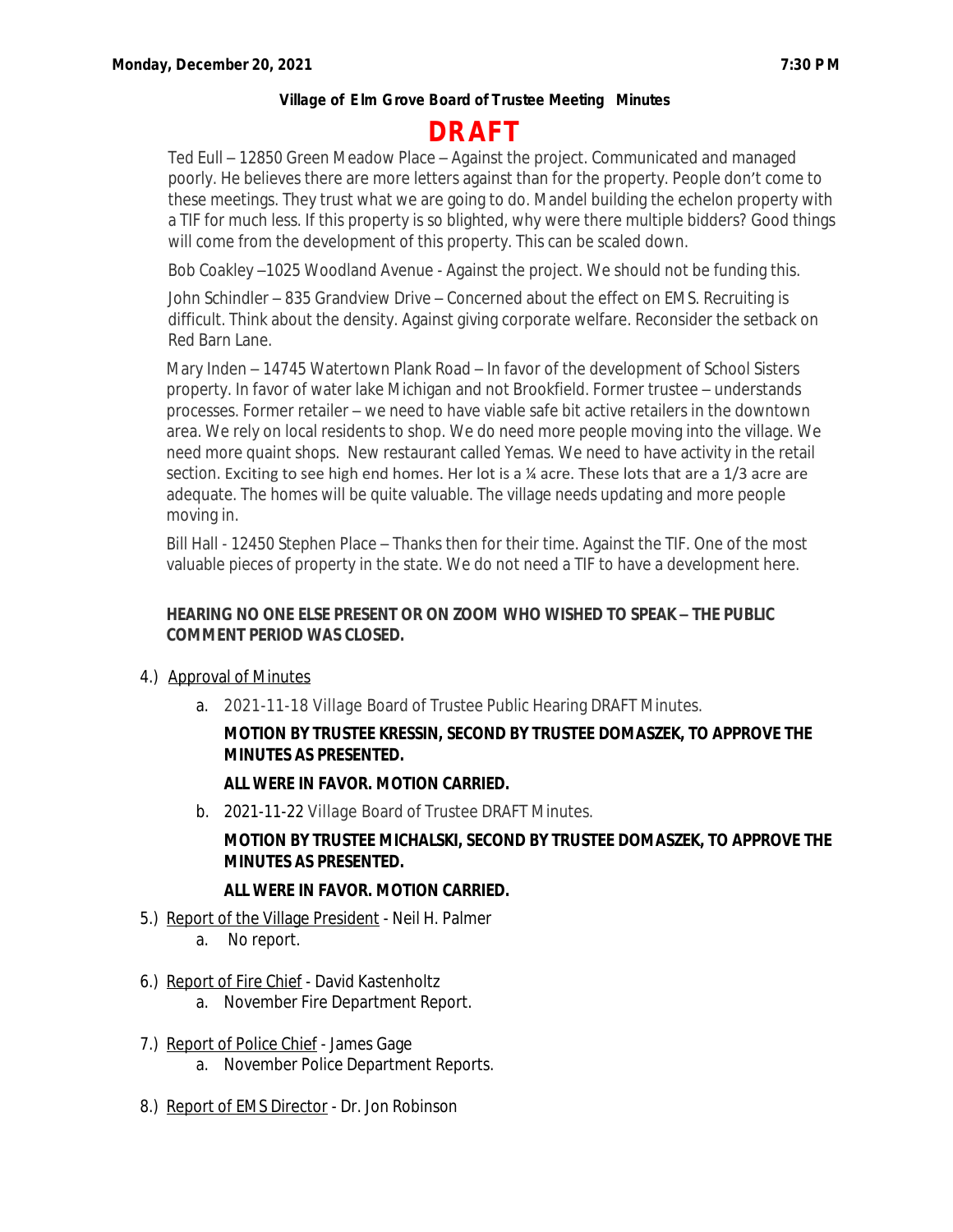# **DRAFT**

- a. No report.
- 9.) Report of Village Clerk Michelle Luedtke
	- **a.** Review and act on 2022-2023 Poll Worker Appointments.

# **MOTION BY TRUSTEE SAYAS, SECOND BY TRUSTEE DOMASZEK, TO APPROVE THE 2022-2023 POLL WORKER APPOINTMENTS.**

### **ALL IN FAVOR. MOTION CARRIED.**

- 10.) Report of Village Manager David DeAngelis
	- a. Manager DeAngelis went over his memo of ongoing projects. No additional questions were asked.
- 12.) Report of Village Attorney Hector De La Mora
	- a. Attorney De La Mora had no report at this time.
- 13.) Report of Standing Committees Please review the minutes on our website for more details.
	- 1. Plan Commission Trustee Michalski
		- I. Review and possible action on Resolution 122021A to approve a Certified Survey Map and Rezoning from I-1 Institutional District to RM-1, RS-3, RS-4 and I-1 with a Planned Development Overlay under ord. § 335-30 for development as a Residential Planned Development District, and in accordance with Wis. Stat.§ 62.23(3)(b), amend the Village Comprehensive Plan and a Conditional Use Permit for the continued cemetery use for properties commonly known as 13105 Watertown Plank Road (a/k/a "School Sisters of Notre Dame Pacific Province Campus").

**MOTION BY TRUSTEE MICHALSKI, SECOND BY DOMASZEK, TO APPROVE A RESOLUTION 122021A TO APPROVE A CERTIFIED SURVEY MAP AND REZONING FROM I-1 INSTITUTIONAL DISTRICT TO RM-1, RS-3, RS-4 AND I-1 WITH A PLANNED DEVELOPMENT OVERLAY UNDER ORD. § 335-30 FOR DEVELOPMENT AS A RESIDENTIAL PLANNED DEVELOPMENT DISTRICT, AND IN ACCORDANCE WITH WI STAT § 62.23(3)(B), AMEND THE VILLAGE COMPREHENSIVE PLAN AND A CONDITIONAL USE PERMIT FOR THE CONTINUED CEMETERY USE FOR PROPERTIES COMMONLY KNOWN AS 13105 WATERTOWN PLANK ROAD (A/K/A "SCHOOL SISTERS OF NOTRE DAME PACIFIC PROVINCE CAMPUS").**

Trustee Haas suggests deleting lines 59-61. 1st accepted. 2nd accepted.

Trustee Sayas wanted to thank everyone for being here this evening. She has read everything about TIF and its developments. She has read the concerns and shares some of the same. Mandel has listened. She doesn't think we are there yet. She doesn't think we need this many units in the village. She feels this has been rushed.

Trustee Michalski indicated we have been talking about this for over two years now. It has been deliberate and upfront. We have been listening and paying attention.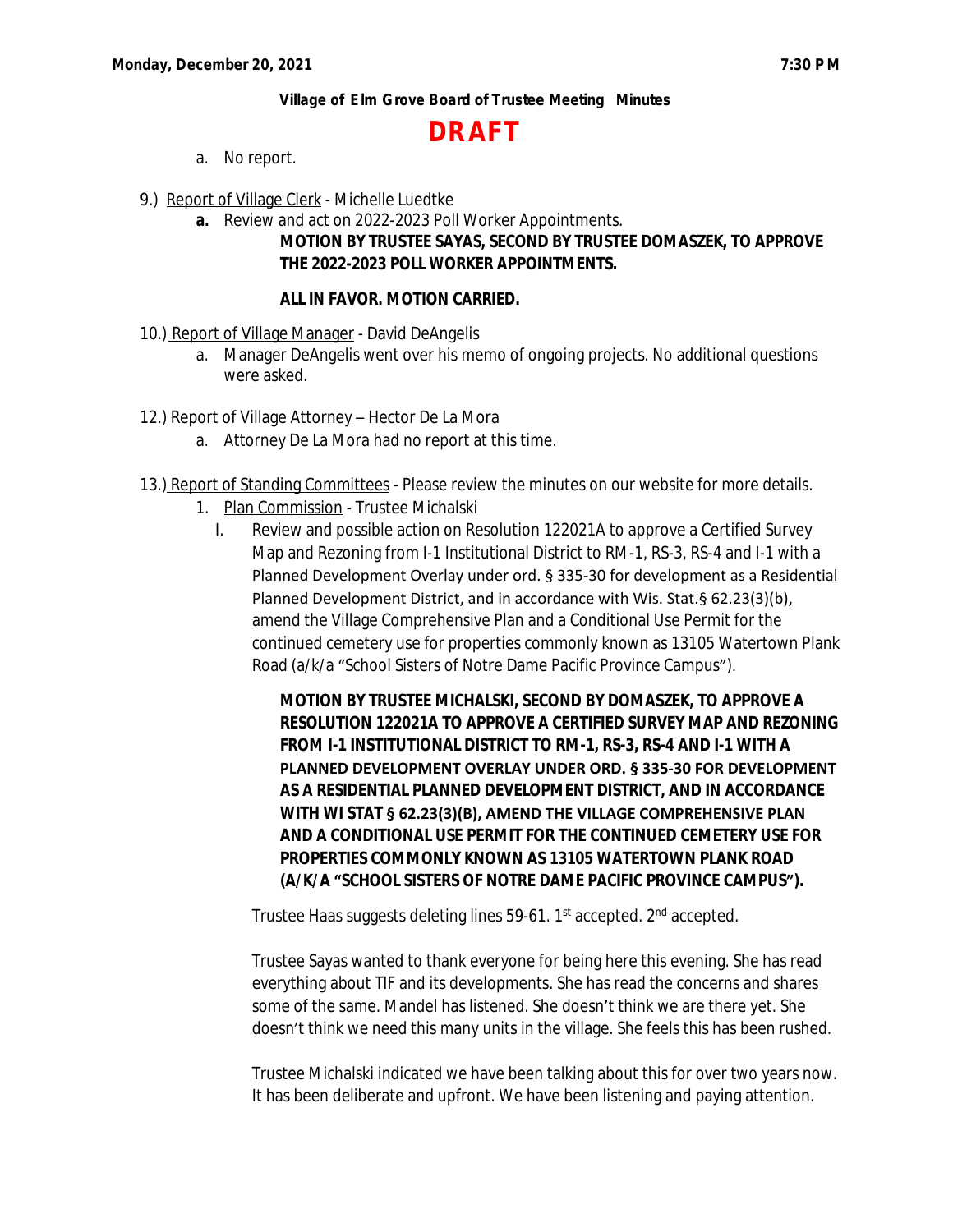# **DRAFT**

Our job is to listen to the residents and act on long-term goals. He gave every issue full consideration. There is only one issue that isn't quantifiable. That this will change Elm Grove. The people who move here are attracted to this place and choose to move here. This development is a rare opportunity. This project protects our historical buildings. We aren't talking about the TIF at this point because we don't have the numbers. We will be moving forward in one form or another with something. It would be regrettable if this opportunity slipped away.

Trustee Domaszek said he gets that people don't like the answers. There are significant upsides. He is taking everything into account. The good and the bad. We have the opportunity to get water. To cure ails. We will be a neighborhood in Brookfield in ten years if we don't take opportunities. Too many places are going out of business.

Trustee Kressin said we have been looking at this for a long time. He has met with dozens of people. Most of the people who understand the challenges are not here tonight. The issues have been mitigated and those people don't show up. He has been here for eighteen years. Come to the finance meetings and see what we are getting rid of. Downtown could fail. We talked to the business owners. They are not doing well. If Sendiks closes – what will that do to the property values? You will see an upside-down community. The density units have come down greatly. We have five projects in the village at a higher level. Water to downtown is our lifeblood. Google Flint to see what happens without water. With apartments vs condos - at these rates, the apartments are more expensive than homes in the village. Condos are great initially. Google Fort Lauderdale to see HOAs who don't pay for deferred maintenance. Look at the condos around here. They are not doing it because people cannot agree. We don't want all of our businesses to leave. We want to fix roads, put in pathways.

Trustee Domaszek said every time people are here and all fired up about it - it may not land where you want it to. This process helps. People point things out and they are reviewed. We have a much better product. The numbers are not there. People hear you.

Trustee Cornell indicated she hopes the comments do make everyone think. This is not an easy vote for her. She has listened to all sides. The proposal has evolved over time. This allows for the historical buildings to be kept. Major concerns about materials and placement were addressed. The recommendations from committees come from experts. These recommendations have to be the best for the entire village. She does believe the pros outweigh the cons. She supports the project.

President Palmer said we have been working on this for two years. After the School Sisters selected Mandel, we were accused by many of jamming something through –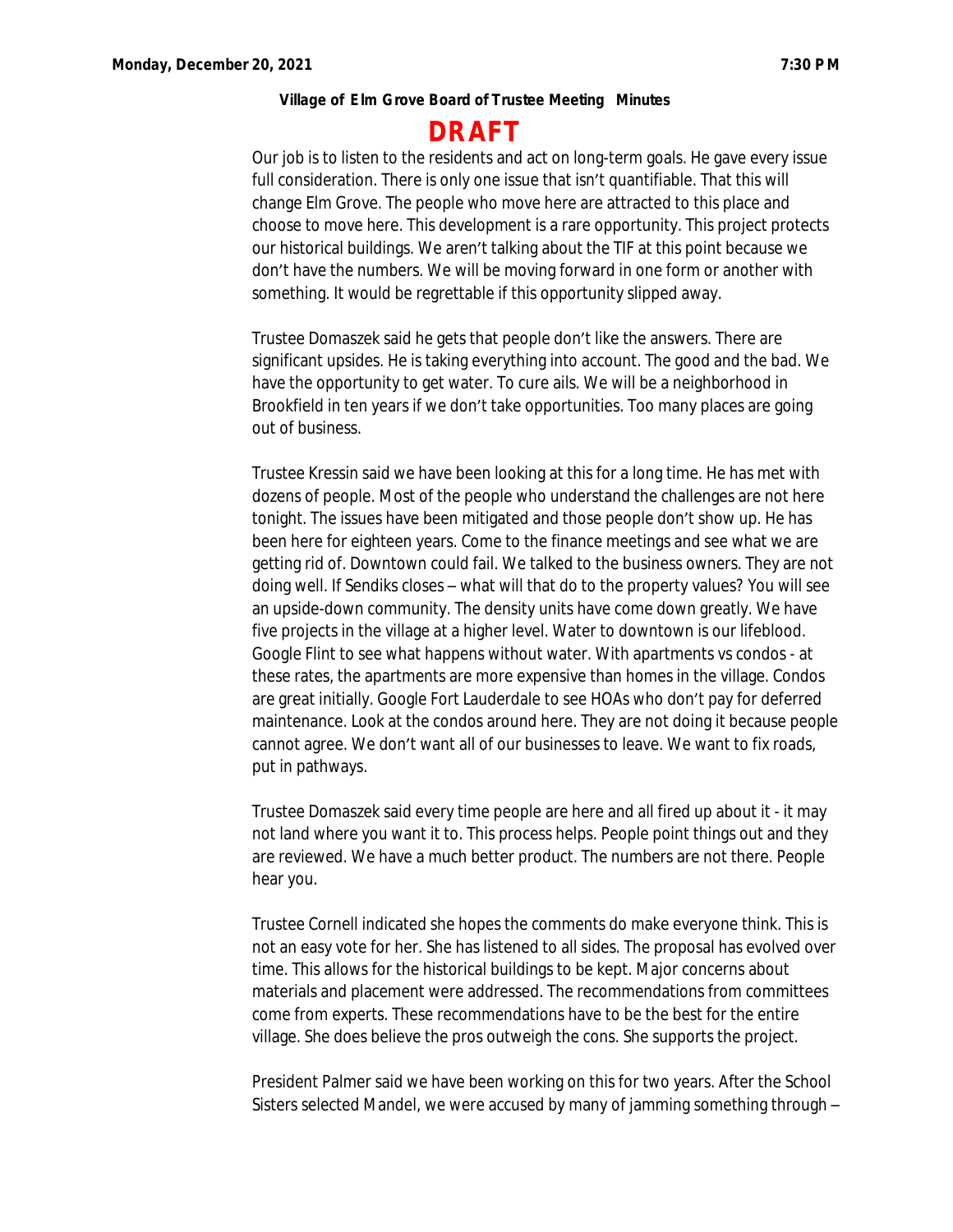# **DRAFT**

two years is not quick. Many committees have done many meetings. Our job is to get the highest and best use of the land. Get the highest quality. We don't have a lot of lands that will be developed or developed incorrectly. We are known for being a difficult place to develop. The changes from the original proposal include the two historical buildings being preserved. Four hundred units were taken down. We pushed hard on the developer to make changes from townhouses on the outside and a pocket neighborhood to single-family lots. There are a lot of bad condo stories that were discussed in other meetings. We got three traffic engineers who all said the same thing about the perceived traffic issues. We had the school district look this over. The economics we have looked at extensively as to what is the minimum we need to consider to provide to make this project work. President Palmer went over the costs it would take for single-family residents only. He went over costs and how they would be covered. We continue to hear about renters vs owners. We are lucky when we build a high-quality project we can attract people who do come for various reasons. He sees the positives in a high-quality rental project. In the long haul, high-quality rental projects can maintain their value. Condos are notorious for not being about to agree on things. He is prepared to support this. The same thing happened when the Watermark when it was being built. These buildings are the same size as the watermark. We have improved the project from the first concept. We have also made sure the village is covered. We have spent hundreds of hours on this.

Trustee Sayas stated she went to the finance meeting to hear what was being said. She believes we are not there yet. She is not in favor of the proposed financing. She would like the stamp of approval from the Finance Committee. She wants whatever we do to be right.

Trustee Haas called the question.

### **6 IN FAVOR. WITH SAYAS VOTING NAY. MOTION CARRIED.**

- II. Review and possible action on Resolution 122021B to approve entry into Development and TIF Agreement for properties commonly known as 13105 Watertown Plank Road (A/K/A "School Sisters of Notre Dame Pacific Province Campus").
- III. Review and possible action on Resolution 122021C and 122021D Creating Tax Incremental District No. 3, approving its Project Plan and establishing its Boundaries. Tabled

### **MOTION BY TRUSTEE MICHALSKI, SECOND BY TRUSTEE HAAS, TO TABLE ITEMS 13(1)(ii) and 13(1)(iii).**

**ALL IN FAVOR. MOTION CARRIED.**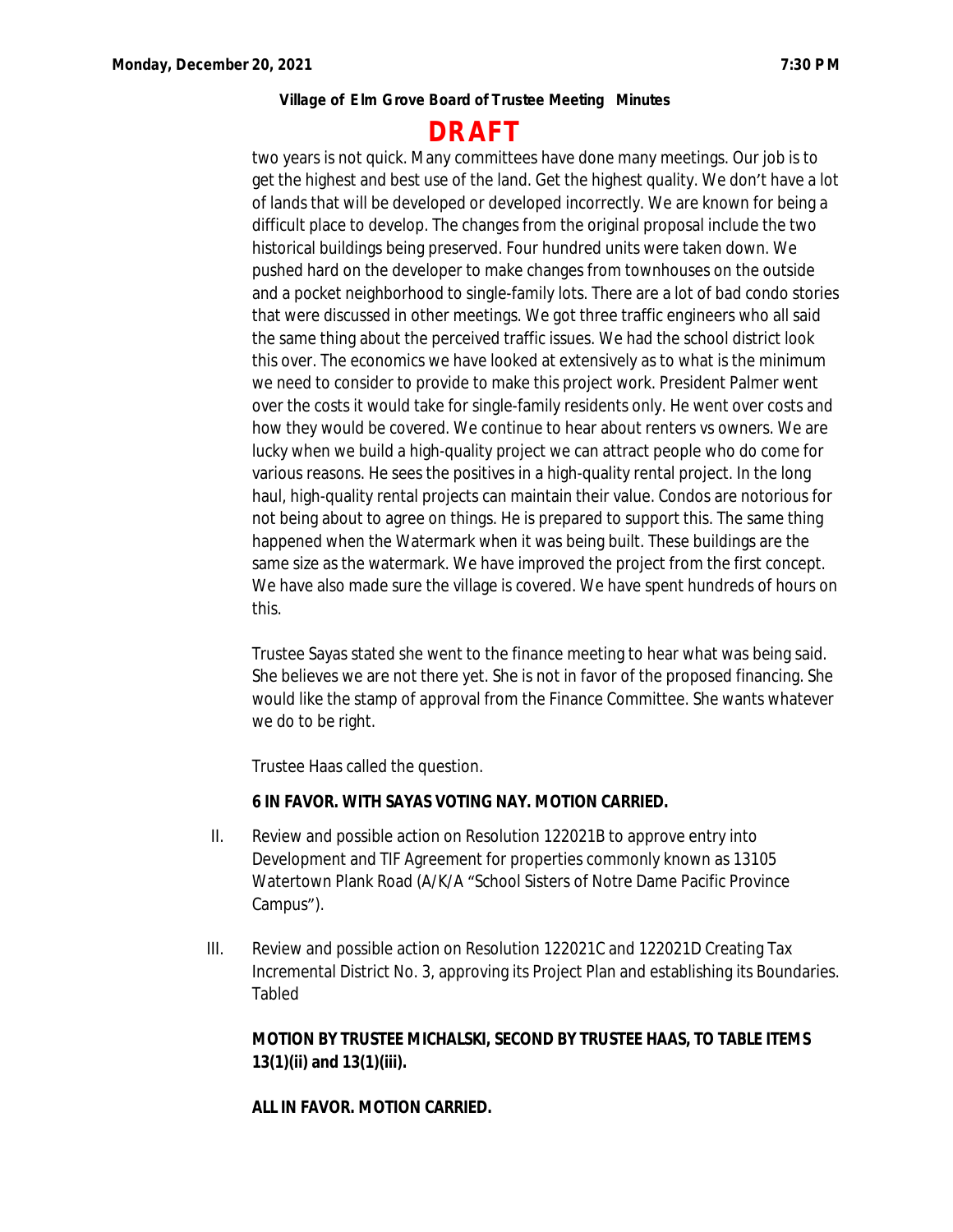# **DRAFT**

- 2. Library Board Trustee Sayas
	- i. The Library Planning Consultant process continues. They came up with a consultant they liked this evening. Lights of Love has raised just over \$20,000. For more detailed information, please see the minutes on the website later this week.
- 3. Public Works Trustee Kressin
	- i. No meeting, no report.
- 4. Public Safety Trustee Sayas
	- i. No meeting, no report.
- 5. Legislative Trustee Domaszek
	- i. No meeting, no report.
- 6. Park and Recreation Trustee Cornell
	- i. We got a pickle ball update. We will offer lessons, court rentals, and painting court lines. We are waiting for a more formal proposal. Discussed the beer garden and finding an adult fitness instructor. Program dates for the summer will be posted earlier so parents can plan. For more detail, please see the minutes on our website.
- 7. Administrative and Personnel Trustee Michalski
	- i. No meeting, no report.
- 8. Finance and Licensing Trustee Haas Note: this item was taken out of order per the motion made on item 1 above.
	- i. Review and possible recommendation to Village Board on TIF Financing to Mandel Group for School Sisters of Notre Dame proposed development.

### **NO RECOMMENDATION WAS MADE.**

ii. Review and Act on Vouchers.

# **MOTION BY TRUSTEE HAAS, SECOND BY TRUSTEE KRESSIN, TO APPROVE THE VOUCHER LISTS AS SUBMITTED.**

### **ALL WERE IN FAVOR. MOTION CARRIED.**

14.) Closed Session - May convene into closed session pursuant to Wis. Stat. ss.19.85(1) (g) to confer with legal counsel for the governmental body who is rendering oral or written advice concerning strategy to be adopted by the body with respect to litigation in which it is or is likely to become involved. More specifically the petition for writ of mandamus filed January 21, 2021 from petitioners Michael Rohr, Marc McSorley, and Jan Termuehlen.

Note: this item was taken out of order per the motion made on item 1 above.

### **MOTION BY PRESIDENT PALMER, SECOND BY TRUSTEE DOMASZEK, TO CONVENE INTO CLOSED SESSION.**

**ROLL CALL VOTE: YAY – PALMER, CORNELL, DOMASZEK, HAAS, KRESSIN, MICHALSKI, SAYAS.**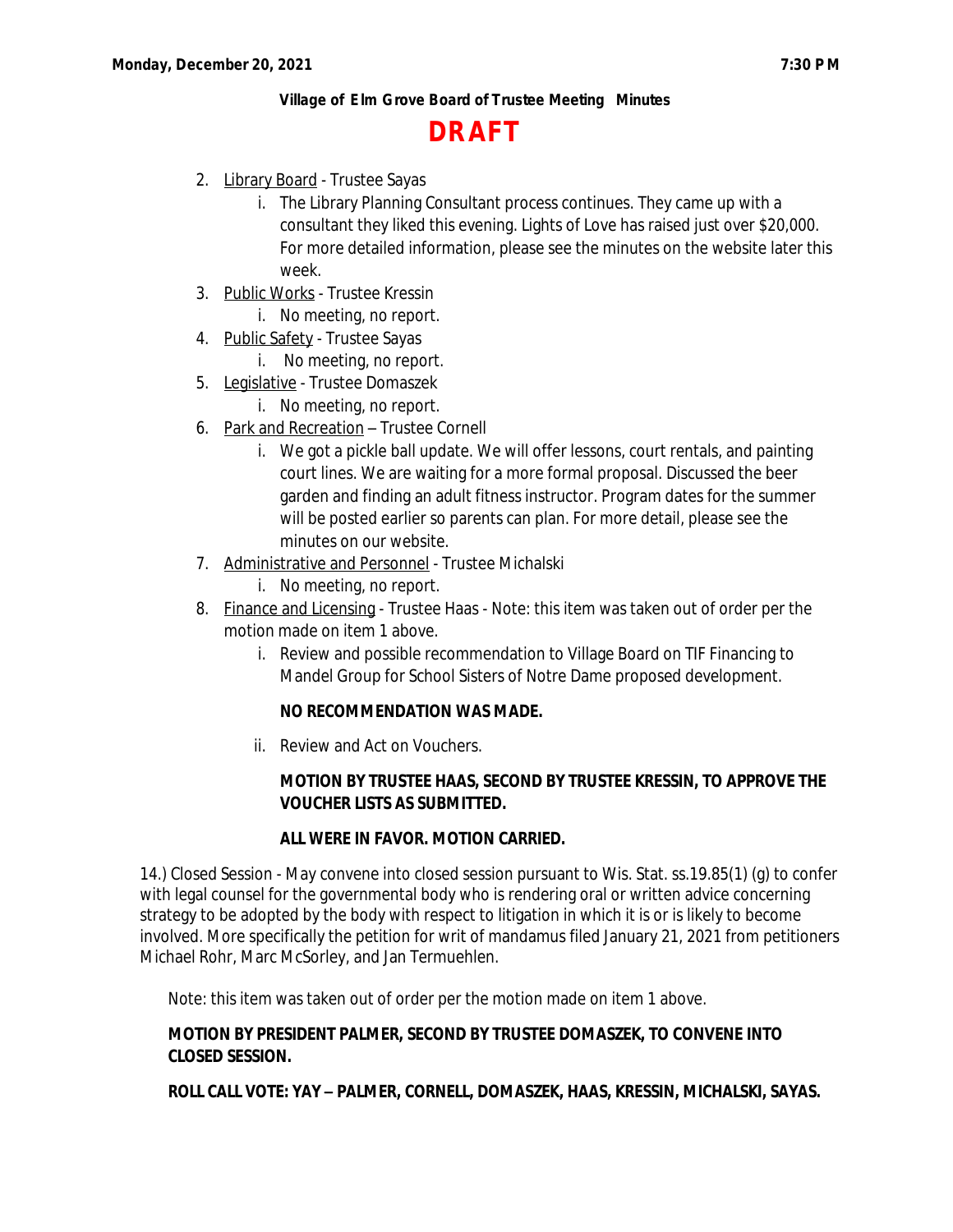# **DRAFT**

# **MOTION CARRIED. THE CLOSED SESSION BEGAN AT 7:39 PM. MOVED TO PARK VIEW.**

# **MOTION BY PRESIDENT PALMER, SECOND BY TRUSTEE DOMASZEK, TO CONVENE INTO OPEN SESSION.**

### **ALL IN FAVOR. OPEN SESSION RESUMED AT 8:30 PM IN THE COURT ROOM.**

In the open session: President Palmer gave a brief overview of the petition of the writ of mandamus. We received a draft order to hold a referendum on the matter. The intention is to have this referendum on the Spring ballot. There is also talk about a bond. We will try to keep people informed. This is not necessarily about the SSND. This is about all public works. We will follow the Judge's verbal order. We will be canceling pathways and road rebuilding until an outcome has been reached.

Trustee Domaszek added that water past the Mandel property will not happen. No downtown water. Every non-Mandel-related project will be put on hold. This will be discussed at the Public Works Committee. Trustee Domaszek wrote something about this on Facebook and how it would not only affect Mandel items. The good things will be limited. We are going to lose out on some things that are unrelated. We will vote on non-financial-related items tonight. Agreements will need to be rewritten with new numbers and language.

15.) Closed Session - May convene into closed session pursuant to Wisconsin §19.85(1) (e) to deliberate or negotiate the purchasing of public properties, the investing of public funds, or conducting other specified public business, whenever competitive or bargaining reasons require a closed session with respect to the contract for municipal water from the City of Wauwatosa.

### **MOTION BY PRESIDENT PALMER, SECOND BY TRUSTEE DOMASZEK, TO CONVENE INTO CLOSED SESSION.**

### **ROLL CALL VOTE: YAY – PALMER, CORNELL, DOMASZEK, HAAS, KRESSIN, MICHALSKI, SAYAS.**

### **MOTION CARRIED. THE CLOSED SESSION BEGAN AT 10:23 PM IN THE COURT ROOM.**

16.) May convene into open session to take action on any closed session items.

# **MOTION BY TRUSTEE DOMASZEK, SECOND BY TRUSTEE MICHALSKI, TO CONVENE INTO AN OPEN SESSION.**

### **ALL IN FAVOR. OPEN SESSION RESUMED AT 10:55 PM.**

Motion on item discussed in Closed Session:

# **NO ACTION. DIRECTION WAS GIVEN TO MANAGER DEANGELIS TO CONTINUE DISCUSSIONS WITH THE CITY OF WAUWATOSA.**

- 17.) Other Business The Clerk announced her resignation.
- 18.) Adjournment

There was no further business.